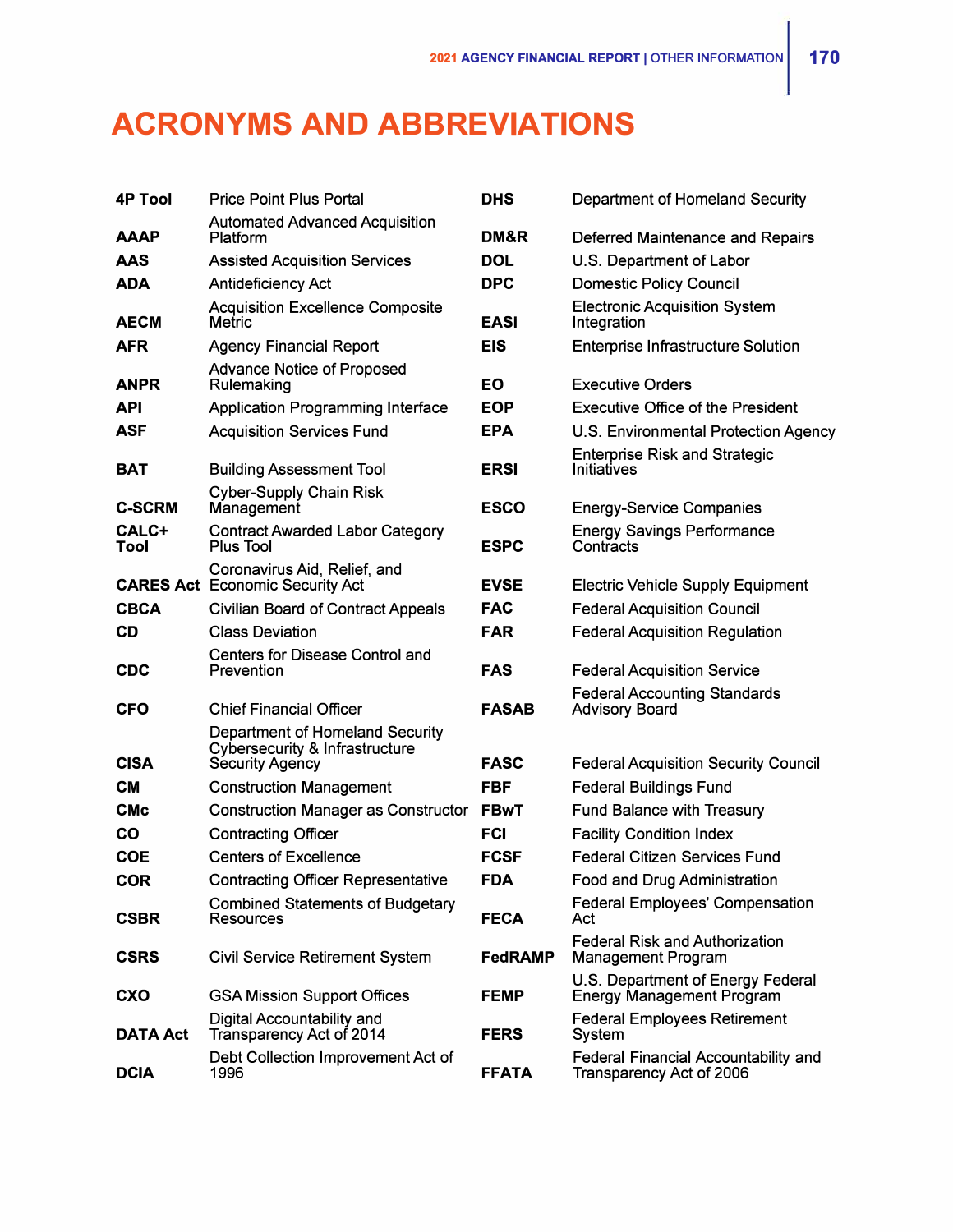| <b>FFMIA</b>   | <b>Federal Financial Management</b><br>Improvement Act of 1996              | <b>MAS</b>                    | <b>Multiple Award Schedule</b>                                   |
|----------------|-----------------------------------------------------------------------------|-------------------------------|------------------------------------------------------------------|
| <b>FIBF</b>    | <b>Federal Integrated Business</b><br>Framework                             | <b>MCOC</b>                   | <b>Management Control and Oversight</b><br>Council               |
| <b>FISMA</b>   | <b>Federal Information Security</b><br><b>Management Act</b>                | <b>MERV</b>                   | <b>Minimum Efficiency Reporting Value</b>                        |
| FIT            | <b>Furniture and Information Technology</b><br>program                      | <b>MSO</b>                    | <b>Managed Services Office</b>                                   |
| <b>FMFIA</b>   | <b>Federal Managers' Financial Integrity</b><br>Act of 1982                 | <b>NCR</b>                    | <b>National Capital Region</b>                                   |
| <b>FPS</b>     | <b>Federal Protective Service</b>                                           | <b>NDAA</b>                   | <b>National Defense Authorization Act</b>                        |
| <b>FSC</b>     | <b>Facility Security Committee</b>                                          | <b>NIST</b>                   | National Institute of Standards and<br>Technology                |
| <b>FSS</b>     | <b>Federal Supply Schedules</b>                                             | <b>NOA</b>                    | <b>New Obligational Authority</b>                                |
| FY             | <b>Fiscal Year</b>                                                          | <b>O&amp;M</b>                | <b>Operations and Maintenance</b>                                |
| <b>GAAP</b>    | <b>Generally Accepted Accounting</b><br><b>Principles</b>                   | <b>OA</b>                     | <b>Occupancy Agreement</b>                                       |
| <b>GAO</b>     | <b>Government Accountability Office</b>                                     | <b>OAS</b>                    | <b>Office of Administrative Services</b>                         |
| GS&S           | <b>General Supplies and Services</b>                                        | <b>OCE</b>                    | Office of Customer Experience                                    |
| <b>GSA</b>     | U.S. General Services Administration                                        | <b>OCFO</b>                   | Office of the Chief Financial Officer                            |
| <b>GSAIT</b>   | Office of GSA's Chief Information<br>Officer                                | <b>OCIA</b>                   | Office of Congressional and<br><b>Intergovernmental Affairs</b>  |
| <b>GSA OIG</b> | <b>General Services Administration</b><br>Office of Inspector General       | <b>OCR</b>                    | <b>Office of Civil Rights</b>                                    |
| <b>GSAM</b>    | <b>General Services Administration</b><br><b>Acquisition Manual</b>         | <b>OGC</b>                    | <b>Office of General Counsel</b>                                 |
| <b>GSAR</b>    | <b>General Services Administration</b><br><b>Acquisition Regulation</b>     | <b>OGP</b>                    | Office of Government-wide Policy                                 |
| <b>GTAS</b>    | Government-wide Treasury Account<br>Symbol Adjusted Trial Balance<br>System | <b>OHRM</b>                   | <b>Office of Human Resources</b><br>Management                   |
| <b>GWAC</b>    | Governmentwide Acquisition<br>Contracts                                     | OIG                           | Office of Inspector General                                      |
| <b>HCA</b>     | <b>Heads of Contracting Activities</b>                                      | <b>OMA</b>                    | <b>Office of Mission Assurance</b>                               |
| ΗR             | Human Resources                                                             | <b>OMB</b>                    | Office of Management and Budget                                  |
| <b>HVAC</b>    | Heating, Ventilation, and Air<br>Conditioning                               | <b>OPM</b>                    | Office of Personnel Management                                   |
| <b>ICAM</b>    | Identity, Credential and Access<br>Management                               | <b>OSC</b>                    | Office of Strategic Communication                                |
| ICT            | Information and Communications<br>Technology                                | <b>OSDBU</b>                  | Office of Small and Disadvantaged<br><b>Business Utilization</b> |
| IGCE           | Independent Government Cost<br><b>Estimate</b>                              | P <sub>3</sub>                | <b>Public Private Partnerships</b>                               |
| <b>IOA</b>     | <b>Industrial Operations Analyst</b>                                        | <b>PBS</b>                    | <b>Public Buildings Service</b>                                  |
| IT             | <b>Information Technology</b>                                               | <b>PBS</b><br><b>Region 2</b> | PBS's Northeast and Caribbean<br>Region                          |
| ITP            | <b>Insider Threat Program</b>                                               | <b>PIV</b>                    | <b>Personal Identity Verification</b>                            |
| <b>LCO</b>     | <b>Lease Contracting Officers</b>                                           | <b>PMR</b>                    | <b>Procurement Management Review</b>                             |
| <b>MAC</b>     | Multi-Agency Contract                                                       | PP&E                          | Plant, Property and Equipment                                    |